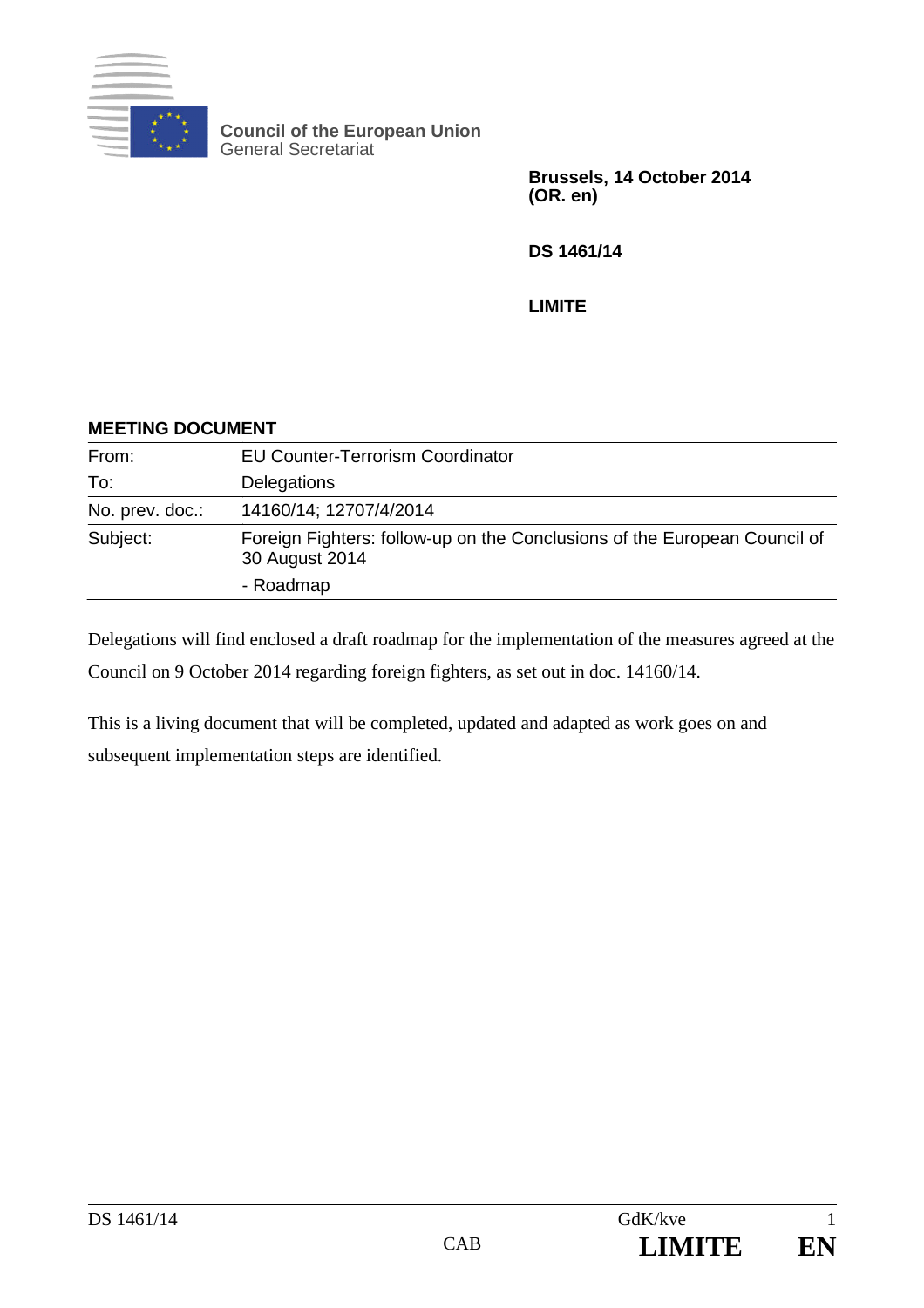## **ANNEX**

|    | <b>Council conclusions</b><br><b>9 October 2014</b>                                                                                                                                         | What                                                                                                             | <b>Who</b>                                           | When                                           |
|----|---------------------------------------------------------------------------------------------------------------------------------------------------------------------------------------------|------------------------------------------------------------------------------------------------------------------|------------------------------------------------------|------------------------------------------------|
|    | <b>Prevention of Radicalisation</b>                                                                                                                                                         |                                                                                                                  |                                                      |                                                |
| 1. | <b>Creation of EU Syria Strategic</b><br><b>Communications Advisory Team</b><br>with a view to gathering,<br>exchanging and making available<br>expertise to Member States and EU<br>bodies | • request for participation of Members<br><b>States</b><br>• finalise funding and administrative<br>arrangements | • Belgium $&$ Commission<br>Commission<br>$\bullet$  | Start of the<br>project: Jan<br>2015           |
| 2. | <b>Make recommendation on next</b><br>steps for engagement with<br>Internet companies on countering<br>the use of the Internet for terrorist<br>purposes                                    | submit policy paper/roadmap<br>$\bullet$<br>examine paper / roadmap /<br>recommendations                         | • Commission with input from CTC<br>TWG<br>$\bullet$ | $\bullet$ Oct 2014<br>$\bullet$ 18 Nov<br>2014 |

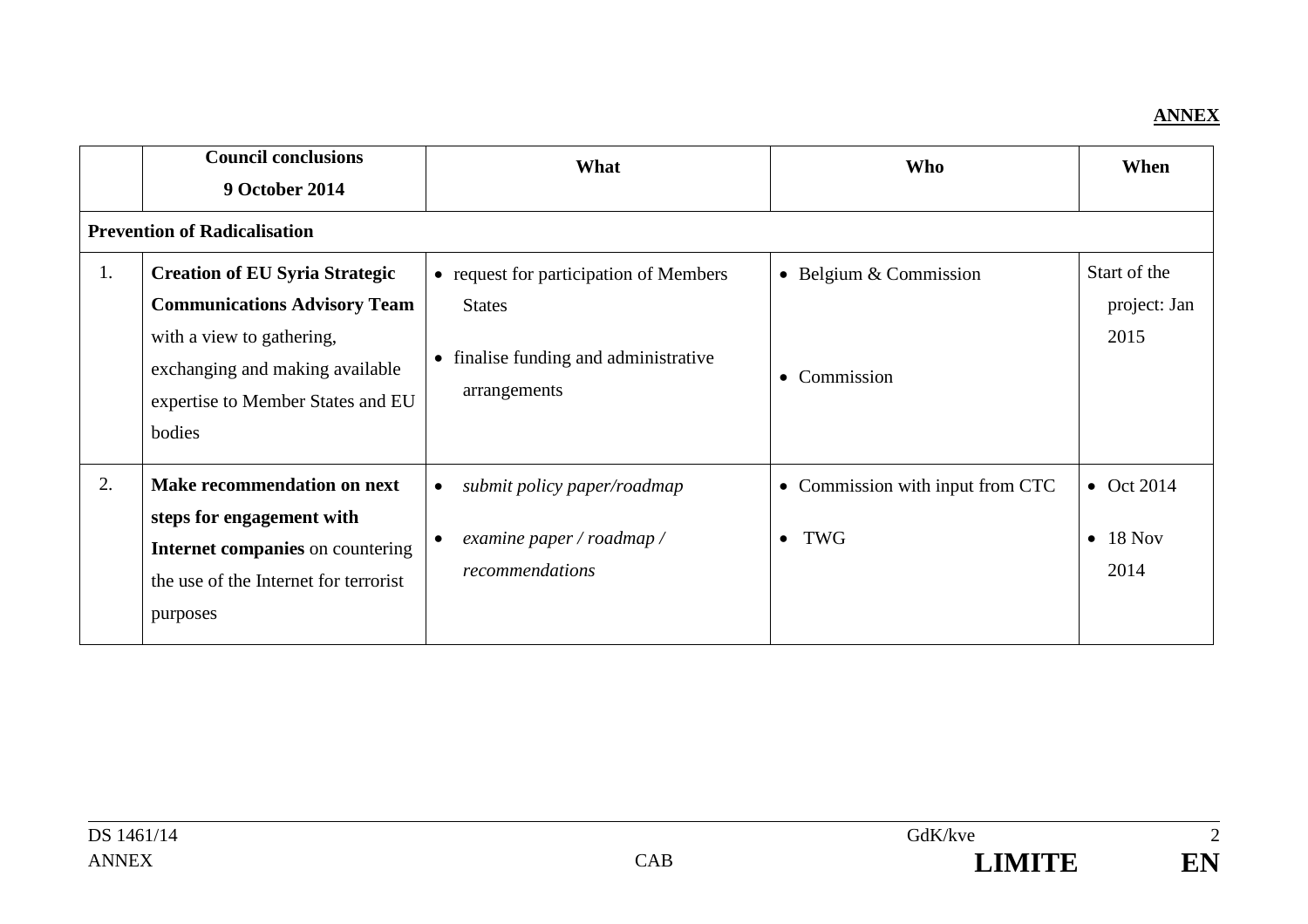|    | <b>Council conclusions</b><br><b>9 October 2014</b>                                                                                                                                                        | What                                                                 | <b>Who</b>            | When                  |
|----|------------------------------------------------------------------------------------------------------------------------------------------------------------------------------------------------------------|----------------------------------------------------------------------|-----------------------|-----------------------|
|    | Detection of suspicious travel                                                                                                                                                                             |                                                                      |                       |                       |
| 3. | <b>EU PNR</b>                                                                                                                                                                                              | contact President of the EP<br>$\bullet$                             | • IT Presidency       | $\bullet$ Oct 2014    |
|    |                                                                                                                                                                                                            | brief LIBE<br>$\bullet$                                              | • CTC - COM - Europol | $\bullet$ 5 Nov 2014  |
|    |                                                                                                                                                                                                            | brief national MEPs<br>$\bullet$                                     | • Member States       | $\bullet$ by Dec 2014 |
| 4. | <b>Update the Schengen Borders</b>                                                                                                                                                                         | general discussion<br>$\bullet$                                      | • Frontiers WG        | • 31 Oct 2014         |
|    | <b>Handbook</b> regarding the<br>circumstances of non-systematic<br>checks on persons so as to have a<br>common interpretation, and also to<br>develop common risk indicators for<br>non-systematic checks | propose amendment of Handbook and<br>convene committee to examine it | • Commission          | $\bullet$ Nov 2014    |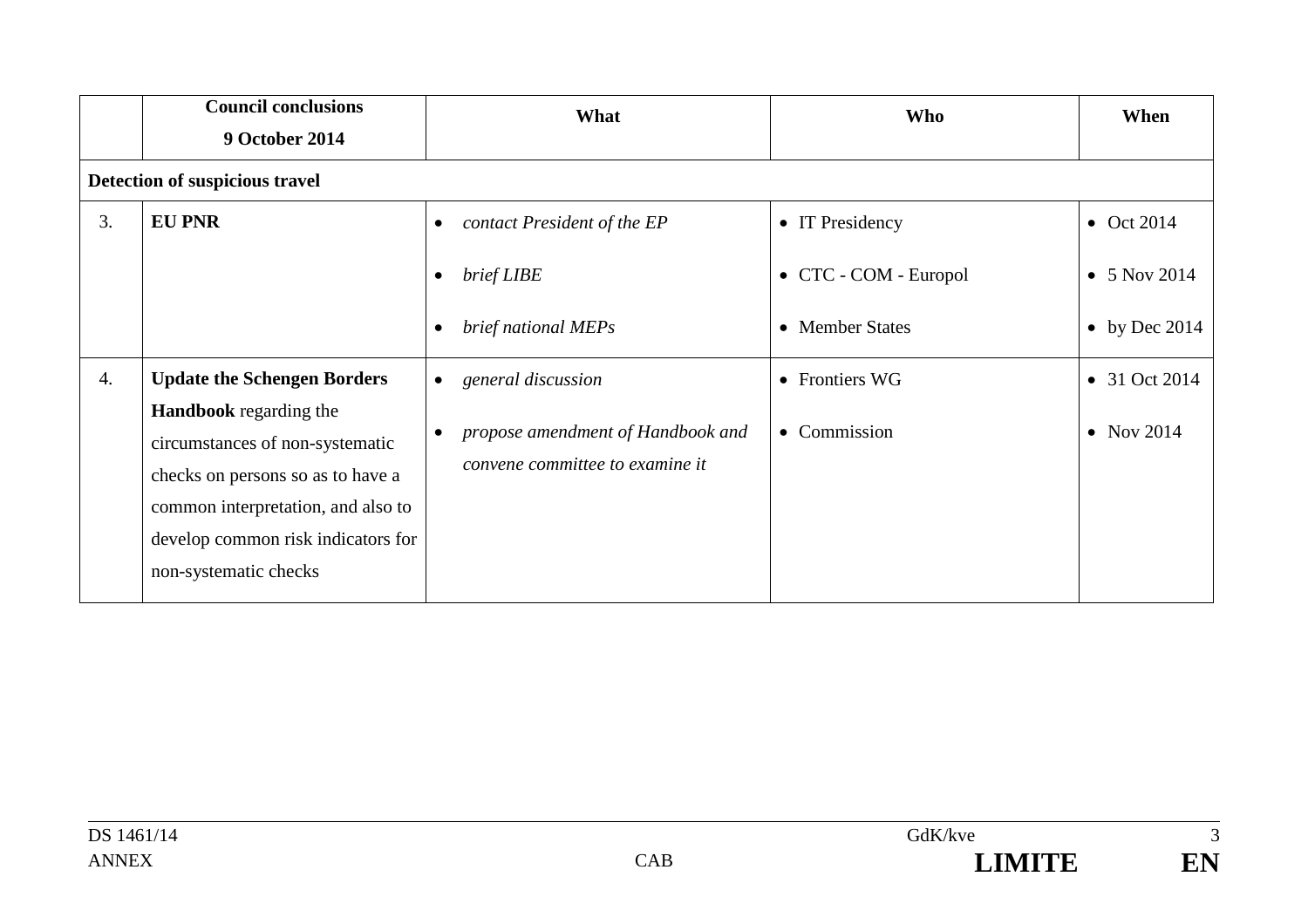|    | <b>Council conclusions</b><br><b>9 October 2014</b>                                                                                                                                                             | What                                                                                                                                                                    | <b>Who</b>                                                                                              | When                                                                     |
|----|-----------------------------------------------------------------------------------------------------------------------------------------------------------------------------------------------------------------|-------------------------------------------------------------------------------------------------------------------------------------------------------------------------|---------------------------------------------------------------------------------------------------------|--------------------------------------------------------------------------|
| 5. | Make recommendations on the<br>implementation of the<br>conclusions of the meeting in<br><b>Milan (of the Ministers most</b><br>affected by the foreign fighters<br>phenomenon) regarding the use<br>of the SIS | examine conclusions of Milan (doc.<br>$\bullet$<br>12757/14) and issue recommendations<br>implement recommendations<br>$\bullet$<br>monitor implementation              | • Schengen/SIS Working Party,<br>together with CT experts<br>• Member States<br>Commission<br>$\bullet$ | $\bullet$ By Dec<br>2014<br>• As from Jan<br>2015<br>$\bullet$ June 2015 |
| 6. | <b>Systematic controls of the</b><br>validity of travel documents<br>against relevant databases, such<br>as Interpol's SLTD database, as<br>well as the document section of<br><b>SIS</b>                       | deploy passport readers if necessary<br>$\bullet$<br>implement access to SLTD (Council<br>$\bullet$<br>Conclusions 12707/4/14)<br>report on implementation<br>$\bullet$ | • Member States<br>• Member States where not yet done<br>Commission<br>$\bullet$                        | $\bullet$ By Dec 2014<br>$\bullet$ By Dec 2014<br>$\bullet$ June 2015    |
| 7. | Apply at least equivalent<br>standards for checks at borders<br>in order to guarantee an equal level<br>of border control at external<br>borders                                                                | preparatory work to examine standards<br>$\bullet$<br>and their application                                                                                             | • Member States to volunteer to lead<br>this work, in cooperation with<br>Frontex                       | $\bullet$ Nov 2014                                                       |

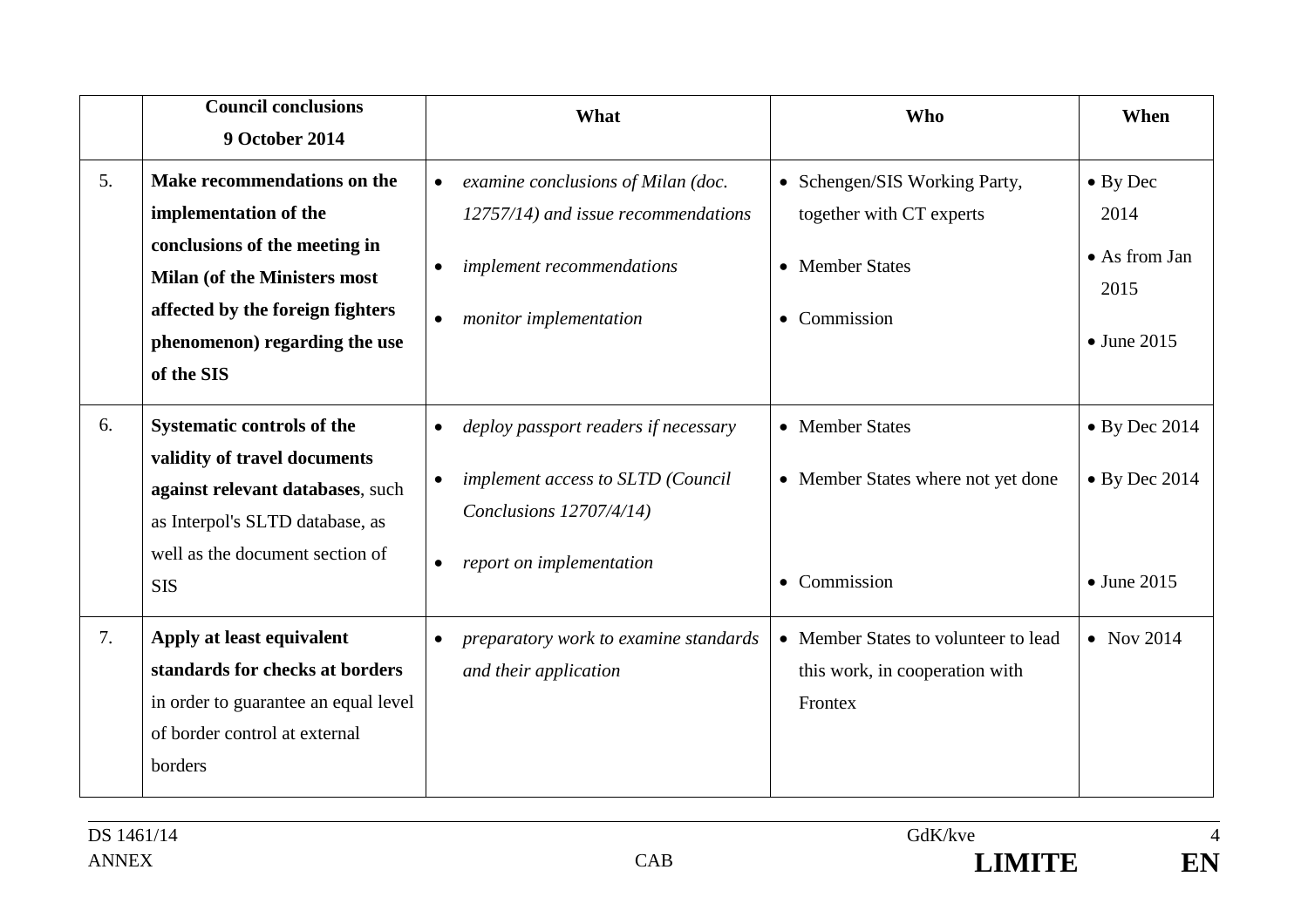|     | <b>Council conclusions</b><br><b>9 October 2014</b>                                                                                                                                                        | What                                                                                                       | <b>Who</b>                                     | When                                     |
|-----|------------------------------------------------------------------------------------------------------------------------------------------------------------------------------------------------------------|------------------------------------------------------------------------------------------------------------|------------------------------------------------|------------------------------------------|
| 8.  | Consider whether to prepare a<br>draft legislation amending the<br><b>Schengen Borders Code to allow</b><br>for systematic checks on persons<br>enjoying the right of free<br>movement at external borders |                                                                                                            | • Commission to launch an impact<br>assessment |                                          |
| 9.  | <b>Explore possibilities for sharing</b><br>API data on internal EU flights<br>and to reflect on the appropriate<br>legal framework for this<br>exchange                                                   | submit policy information paper<br>examine paper and draft follow-up<br>$\bullet$<br>recommendations       | $\bullet$ UK<br>$\bullet$ COSI                 | $\bullet$ Oct 2014<br>$\bullet$ Nov 2014 |
| 10. | <b>Explore possibilities to reinforce</b><br>the analytical capacities of<br>Interpol's fusion centre on<br>foreign fighters and promote a<br>more systematic use of its<br>diffusion system               | submit information paper<br>$\bullet$<br>examine paper and draft follow-up<br>$\bullet$<br>recommendations | • Presidency and Interpol<br>$\bullet$ COSI    | $\bullet$ Nov 2014<br>$\bullet$ Dec 2014 |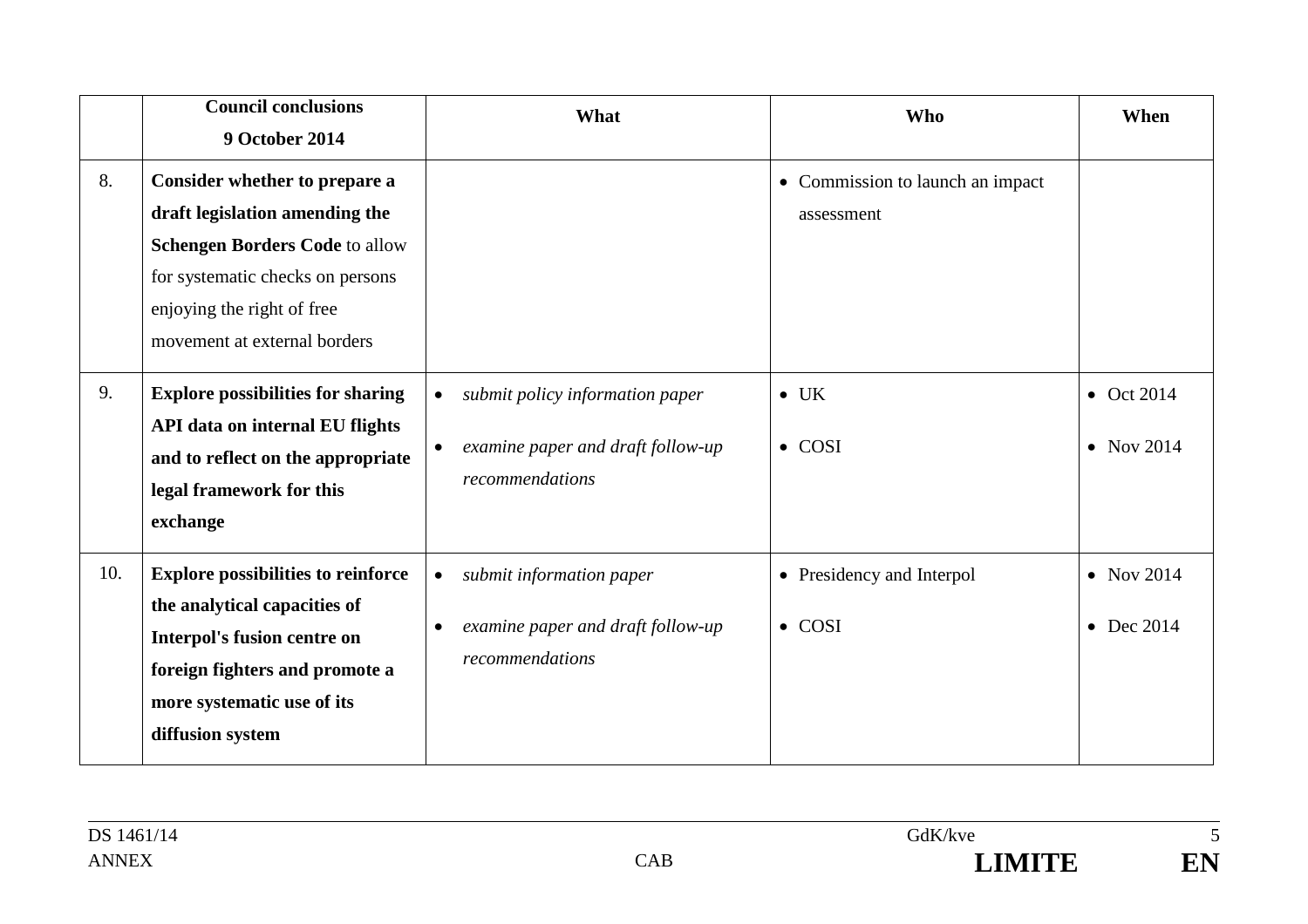|                                      | <b>Council conclusions</b><br><b>9 October 2014</b>                                                                            | What                                                                                                                                                     | <b>Who</b>                   | When                                       |
|--------------------------------------|--------------------------------------------------------------------------------------------------------------------------------|----------------------------------------------------------------------------------------------------------------------------------------------------------|------------------------------|--------------------------------------------|
| 11.                                  | Provide figures for the<br>contributions of Member States<br>and third countries to Europol's<br><b>Focal Point Travellers</b> |                                                                                                                                                          | • Europol                    | • Mid-Nov<br>2014                          |
| 12.                                  | Conclude an agreement on<br>sharing of personal data                                                                           |                                                                                                                                                          | • Europol and Frontex        | By end 2014                                |
| 13.                                  | Strengthen the use of multi-<br>national ad-hoc teams for<br>gathering and exchanging<br>information on terrorism              | • submit information paper on<br>establishment of and conditions for ad<br>hoc team at Europol<br>• examine and agree on establishment and<br>conditions | • Europol<br>• Member States | $\bullet$ Nov 2014<br>$\bullet$ March 2015 |
| <b>Investigation and prosecution</b> |                                                                                                                                |                                                                                                                                                          |                              |                                            |
| 14.                                  | Report on the state of play<br>regarding investigation and<br>prosecution                                                      |                                                                                                                                                          | $\bullet$ Eurojust           | Nov 2014                                   |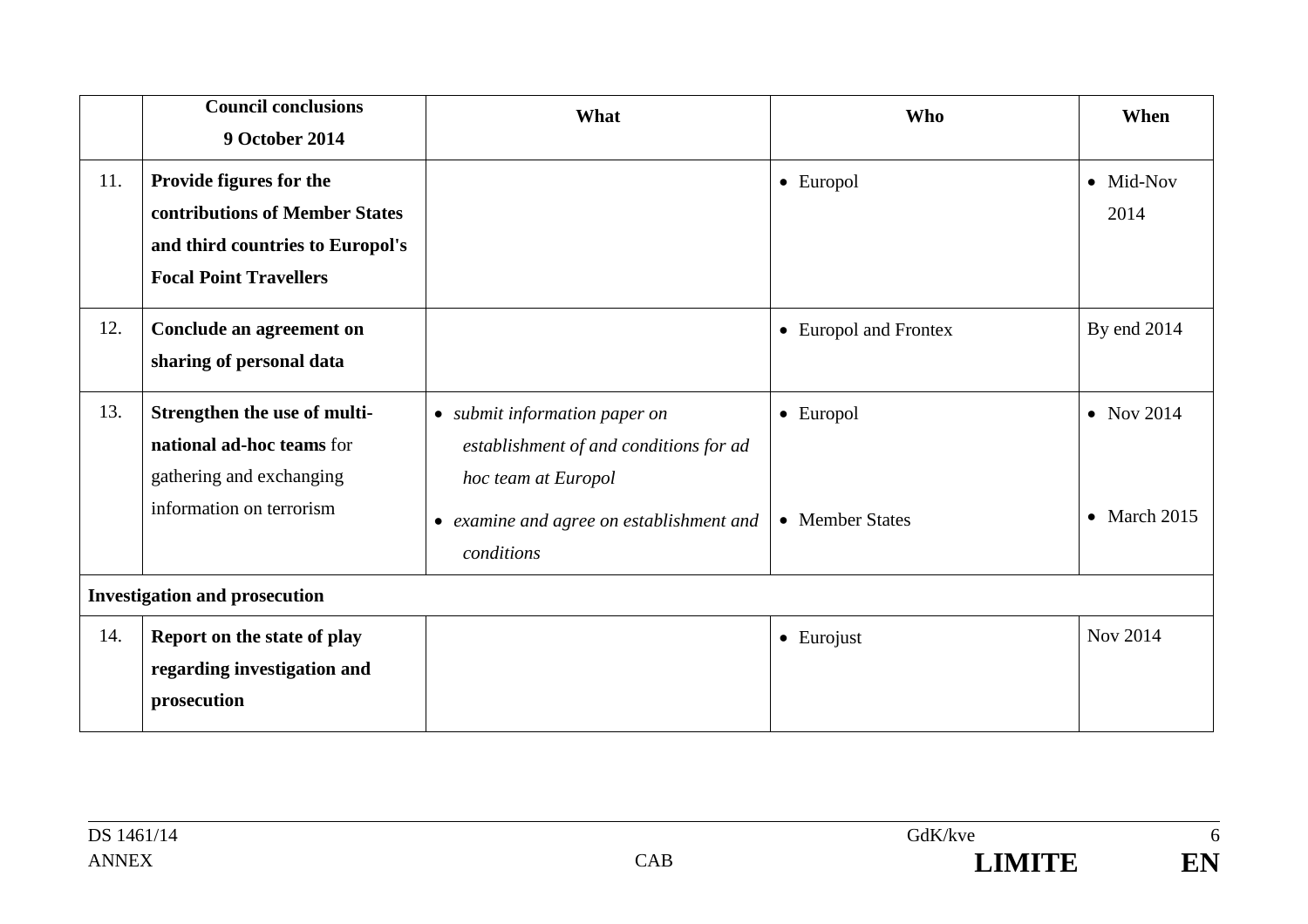|     | <b>Council conclusions</b><br><b>9 October 2014</b>                                                                                                                                                                                                                                | What                                                                                                                                                                                                                                                                                            | <b>Who</b>                                       | When                                                                                |
|-----|------------------------------------------------------------------------------------------------------------------------------------------------------------------------------------------------------------------------------------------------------------------------------------|-------------------------------------------------------------------------------------------------------------------------------------------------------------------------------------------------------------------------------------------------------------------------------------------------|--------------------------------------------------|-------------------------------------------------------------------------------------|
| 15. | Review the effectiveness of the<br><b>Framework Decision</b> based on the<br>implementation report adopted in<br>September 2014, the report<br>produced by Eurojust, and any<br>relevant information, also in light<br>of the adoption of the UNSC<br><b>Resolution 2178(2014)</b> | examine Commission report (doc.<br>$\bullet$<br>$13040/14$ ) and CTC paper (doc.<br>$14188/14$ ) on review of FD<br>agree on recommendations about<br>$\bullet$<br>possible review of FD<br>[depending on outcome, make impact<br>$\bullet$<br>assessment and propose amendment of<br><i>FD</i> | $\bullet$ CATS<br>$\bullet$ CATS<br>• Commission | $\bullet$ 22/23 Oct<br>2014<br>$10$ Nov<br>$\bullet$<br>2014<br>$\bullet$ 2015 2014 |
| 16. | Make full use of the provisions of<br>the 'cash control' regulation<br>$(N^{\circ}1889/2005)$ with a view to<br>countering the financing of<br>terrorism                                                                                                                           | • monitor and report on Member States'<br>implementation                                                                                                                                                                                                                                        | • Commission                                     | Dec 2014                                                                            |